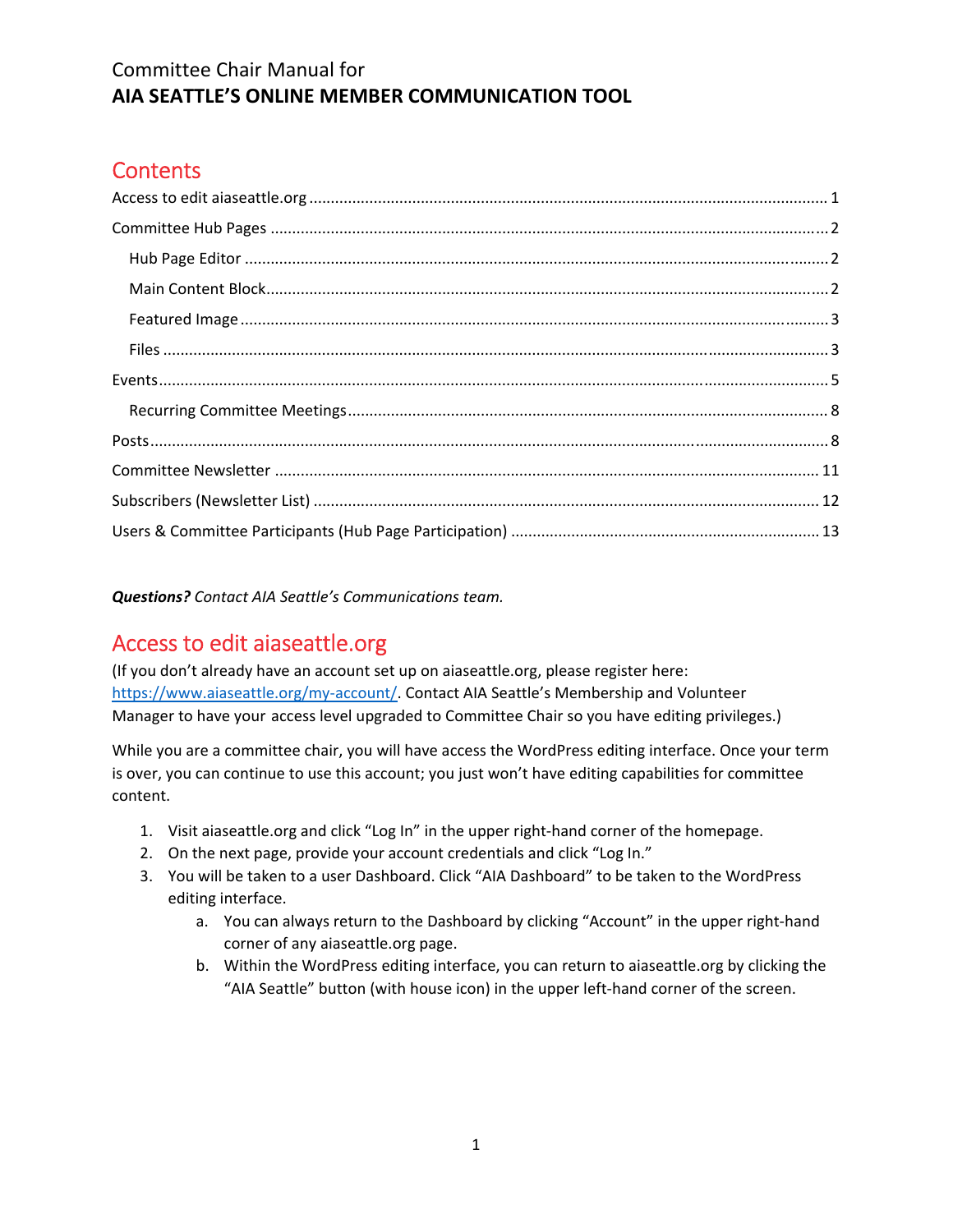# Committee Hub Pages

The AIA Seattle committee "hub" pages provide smart functionality that allows you to communicate general information and upcoming events with external audiences and share committee-only information *in the same location*. This allows you to connect more easily with both newcomers and long‐ time participants.

### Hub Page Editor

### **Getting to the Hub Page Editor**

- 1. From the main WordPress editing interface, hover over "Pages" in the menu bar on the left side of the screen, and click "Column View."
- 2. Scroll down the resulting list and click on the word "Committees" (*not* on the word "Edit.")
- 3. Now another list of options will display to the right of the first. Find your committee and click "Edit" next to the committee name. This will take you to the editing interface for your committee's hub page.

### **Within the Hub Page Editor**

Please don't be intimidated by the amount of information and options on this page. You'll only ever need to make updates in a few places, which include the **File** blocks, **Main Content** block, and **Featured Image**. Edits to any other areas should be discussed with AIA Seattle staff.

### Main Content Block

This area of the hub pages includes a few pieces of content. At any time, you can update the items below in green; please do no edit the items in pink.

- when & where your committee meets; if this needs to change, please confirm new time & place with AIA staff before updating on your hub page (we'll need to make sure it's noted on our internal calendar as well)
- standard language for joining/subscribing please do not edit these two sentences
- links to committee social media handles; feel free to add or edit
- information about which AIA Seattle vision this committee serves
- links to external Resources (such as the national committee); feel free to add or edit

### **To make edits to the Main Content Block:**

- 1. Scroll all the way down to the bottom of the hub page editor to find the box labeled "Main Content."
- 2. Edit any of the blue items above within the text box.
	- a. **When pasting text**, it's best to first click the "Paste as Text" icon (that looks like a clipboard with a T on it) and then paste your text. (This should remove any residual formatting from Word or other sources.)
	- b. **To format text size/weight,** use the dropdown to select from one of the following choices:
		- i. Paragraph use for body text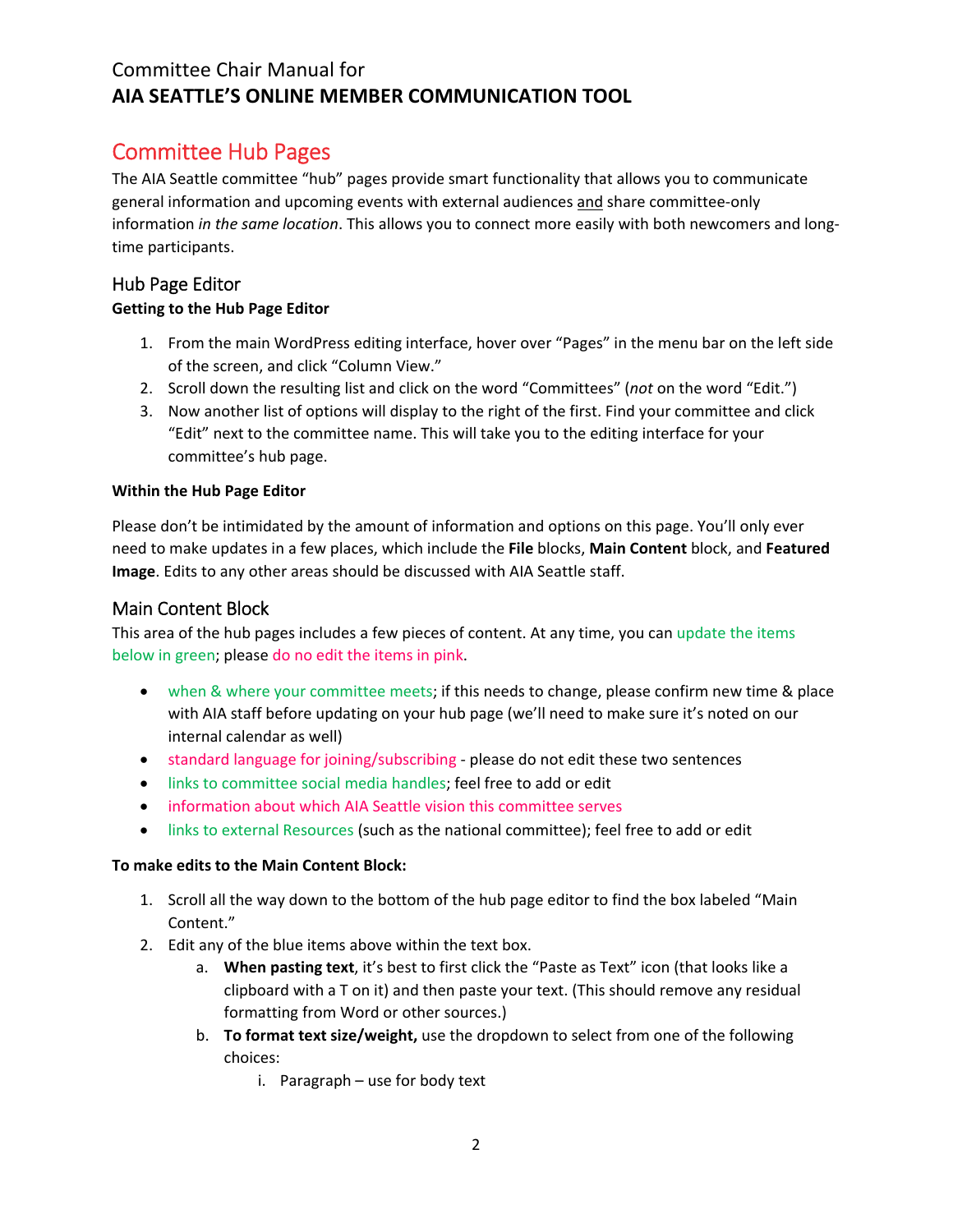- ii. Heading 3 use to separate different types of content within the Main Content block
- iii. Heading 2 use only if you need to create an entirely different section within the Main Content block (check with AIA staff if you're unsure)
- c. **To hyperlink text to a web address**, highlight the word(s) you'd like to link, click the "Insert/Edit Link" icon (that looks like a chain), and paste the URL. Be sure to check the box for "Open link in a new window/tab." Then click "Add Link."
- d. **Images** we do not recommend adding images to the Main Content block. If you'd like to replace your committee image with something different, please clear the graphic with AIA Seattle staff and then make your edit within the Featured Image block (more details below.)
- e. **To link to a PDF**, place your cursor where you'd like the link to appear. Click "Add Media" icon (looks like a camera with music notes). Click the "Upload Files" tab, and click to "Select Files." Select the file you want to upload; once you're back in the WordPress Media editor, please give your file a Title (this is the linked text that will display to readers), tag it to the "Committees" category, and click "Insert into page."
- 3. To make your changes live, scroll the top of the page to find the "Update" button on the right‐ hand side of the screen.
- 4. To view your changes on the hub page, you can refresh the page if you already have it open in another tab, or, scroll to the top of the page, right‐click the "View Page" button just below the page name, and click to "Open in New Tab."

### Featured Image

As you scroll to the top of the page, you'll find the Featured Image block on the right‐hand side of the screen. This is where you'll can replace the existing committee image with another if you'd like.

- 1. Make sure your image is formatted to 3x2 proportion horizontal image. PNG is preferred over JPG. Resolution should be 300 dpi. Text should be minimal or non‐existent.
- 2. Click "Set Featured Image."
- 3. Here you can toggle to the "Upload" tab to add a new image.
- 4. Once you have selected an image, be sure to include Alt Text (a short description of the image), choose one or more Media Categories, and add Photo Credit (as appropriate).
- 5. Click the "Set featured image" button.
- 6. The image should now display in the Featured Image block.

### Files

Committee hub pages have the ability to display files that are:

- visible to everyone (whether or not they are have joined your committee)  $*$
- visible only to aiaseattle.org users who have joined your committee (committee participants) \*
- visible only to Committee Chairs

This functionality is made possible by the use of *shortcode* – HTML code that 'wraps' content so it can be displayed only to specific user groups. (As a chair, you should be able to see all content on the hub page.)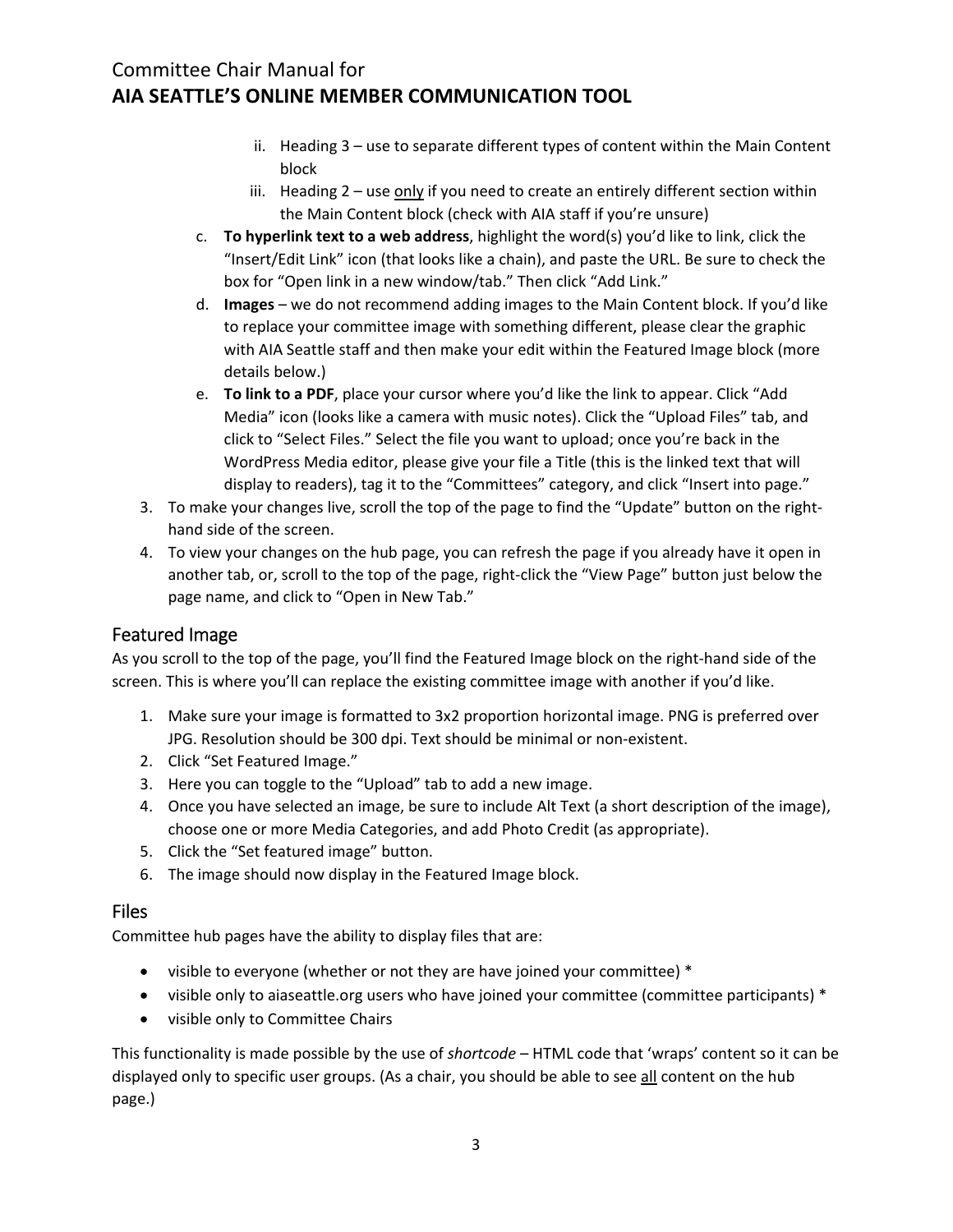The format of shortcode is as follows:

#### **[beginning of shortcode] content [end of shortcode]**

For example, if Women in Design would like to share their most recent meeting minutes, but only with committee participants (not just anyone who visits the hub page) they could do so like this:

#### **[groups\_member group="Women in Design"] January Meeting Minutes [/groups\_member]**

The shortcode for your committee is already in your hub page editor; please do not accidentally delete it. If you don't have any files to display at the moment, it's fine to just wrap "No files to display at this time." in the shortcode.

Shortcode can also be utilized in the Main Content block of your hub page, or even on Posts and Events for your committee. Please be in touch with AIA Seattle staff if you're curious about utilizing it outside of the Files blocks on your hub page to display content that is only visible to committee participants.

**\* Please note:** Just because an individual is on your committee's *email list* does not necessarily mean they are a committee *participant* (with access to committee‐only content.) To have access to this content, they will need to have an aiaseattle.org account, and join your committee either on the hub page or through the "Manage Your Committee(s)" link on their Account Dashboard.

#### **To add Files to your committee's hub page:**

- 1. Find the appropriate file block in the hub page editor Committee Files are just below the Committee Email block, and Chair Files are just below that.
	- a. To add files that are **visible to everyone** (whether or not they have joined your committee, and whether or not they're logged into aiaseattle.org) you'll work within the "Committee Files" block. Place your cursor outside of the two sets of shortcode (which is actually four pieces of bracketed information, total.) Before or after the bracketed info, or even between the two pieces of shortcode is fine. Click "Add Media" icon (looks like a camera with music notes). Click the "Upload Files" tab, and click to "Select Files." Select the file you want to upload; once you're back in the WordPress Media editor, please give your file a Title (this is the linked text that will display to readers), tag it to the "Committees" category, and click "Insert into page."
	- b. To add files that are only **visible to committee participants** (users who have joined your committee) when viewing the hub page while logged into aiaseattle.org, you'll work within the "Committee Files" block. Place your cursor between the first set of bracketed text (**[groups\_member group="***Committee Name***"] cursor goes here to add content [/groups\_member]**) and click "Add Media." Click the "Upload Files" tab, and click to "Select Files." Select the file you want to upload; once you're back in the WordPress Media editor, please give your file a Title (this is the linked text that will display to readers), tag it to the "Committees" category, and click "Insert into page."
	- c. To add files that are **only visible to Committee Chairs** when viewing the hub page while logged in to aiaseattle.org, you'll work within the "Committee Chair Files" block. Place your cursor between the first set of bracketed text (**[groups\_member group="***Committee Name* **Committee Chair"] cursor goes here to add content**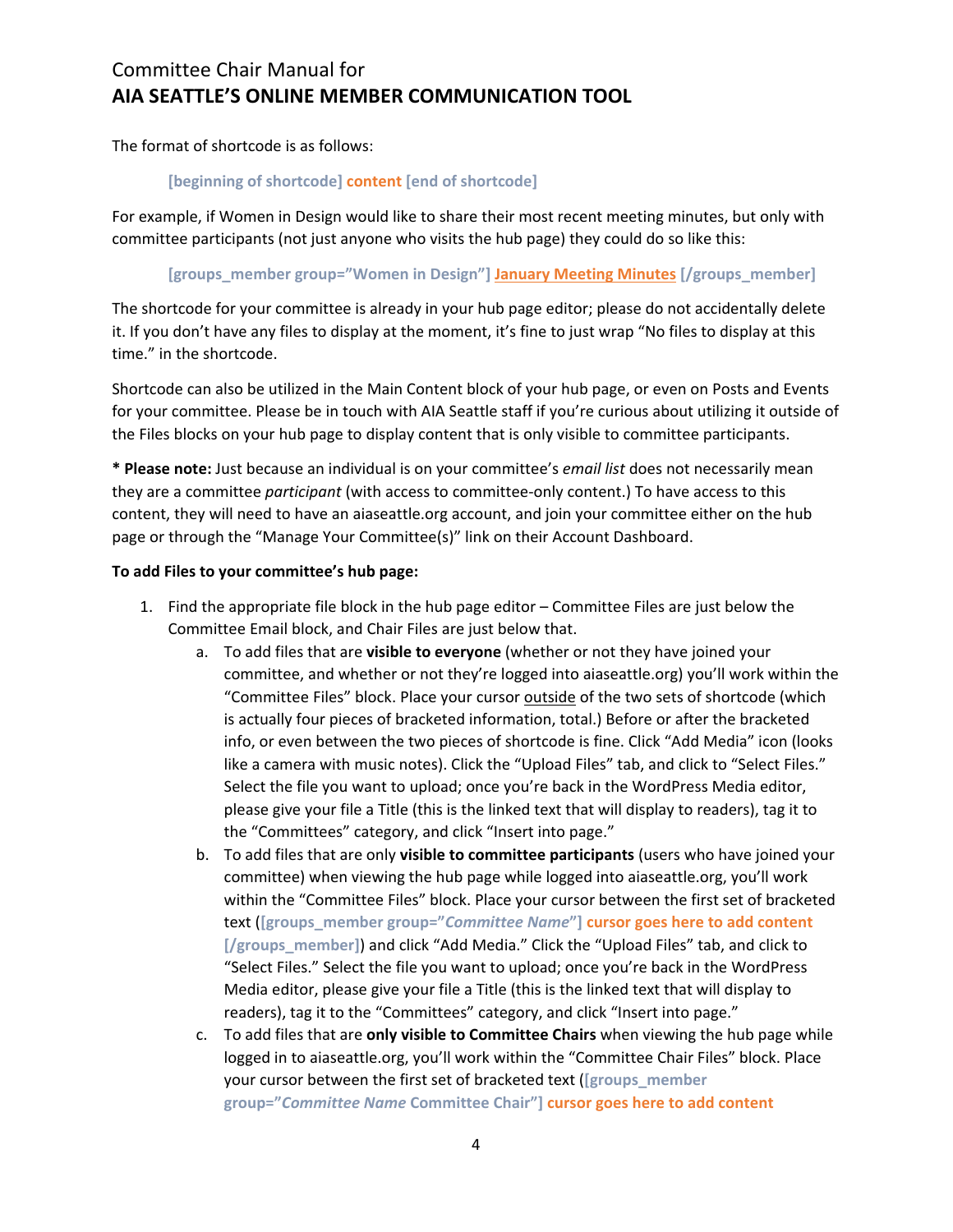**[/groups\_member]**) and click "Add Media." Click the "Upload Files" tab, and click to "Select Files." Select the file you want to upload; once you're back in the WordPress Media editor, please give your file a Title (this is the linked text that will display to readers), tag it to the "Committees" category, and click "Insert into page."

- 2. You should end up with linked text *within* your shortcode.
- 3. To make your changes live, scroll the top of the page to find the "Update" button on the right‐ hand side of the screen.
- 4. To view your changes on the hub page, you can refresh the page if you already have it open in another tab, or, scroll to the top of the page, right‐click the "View Page" button just below the page name, and click to "Open in New Tab."
- 5. Please shoot AIA Seattle staff a quick email to let us know that you have made edits to your committee's hub page. (In some cases, it might prompt us to make changes to information that lives elsewhere or internal processes.)

## Events

Events can be set to display to the main calendar and to your committees hub page (where only events that relate to your committee will be displayed.)

### **To Add an Event**

- 1. (Confirm the date and time of the event with AIA Seattle staff.)
- 2. From the main WordPress editing interface, hover over "Events" the menu on the left side of the screen.
- 3. In the pop‐out window, click "Add New."
- 4. Enter information in the following fields. Red items are required; blue items are optional or only applicable in certain situations.
	- a. Title please enter the title of your event as you would like it to appear on the calendar, at the top of the webpage, etc (try not to make it too long!)
	- b. Permalink once you've added an event title, a URL should display just below the Title. Typically, you'll just leave this as‐is, but if your Event Title is causing the URL to be quite long, you might consider revising the URL just a bit. (It should still be clear to anyone that sees the URL what the event page is for.)
	- c. Start Date & Time + End Date & Time be sure to indicate am/pm as appropriate
	- d. Recurrence only if this event will repeat with the exact same description in the future
	- e. Venue If your event is taking place at AIA Seattle, you can find the *Center for Architecture & Design* in the "Use Saved Venue" dropdown. This will populate all the necessary details for you. If you are using a new venue, enter its info here.
		- i. You will need to indicate name, address, city, country, state, and postal code.
		- ii. Providing a phone number and website for the venue is optional.
	- f. Organizer if you'd like to, you can list the Committee as the Organizer, but this field won't display if you choose to not enter anything.
		- i. When listing an Organizer for an event, you need to at least include the Committee Name as organizer name.
		- ii. There is no need to include a phone number.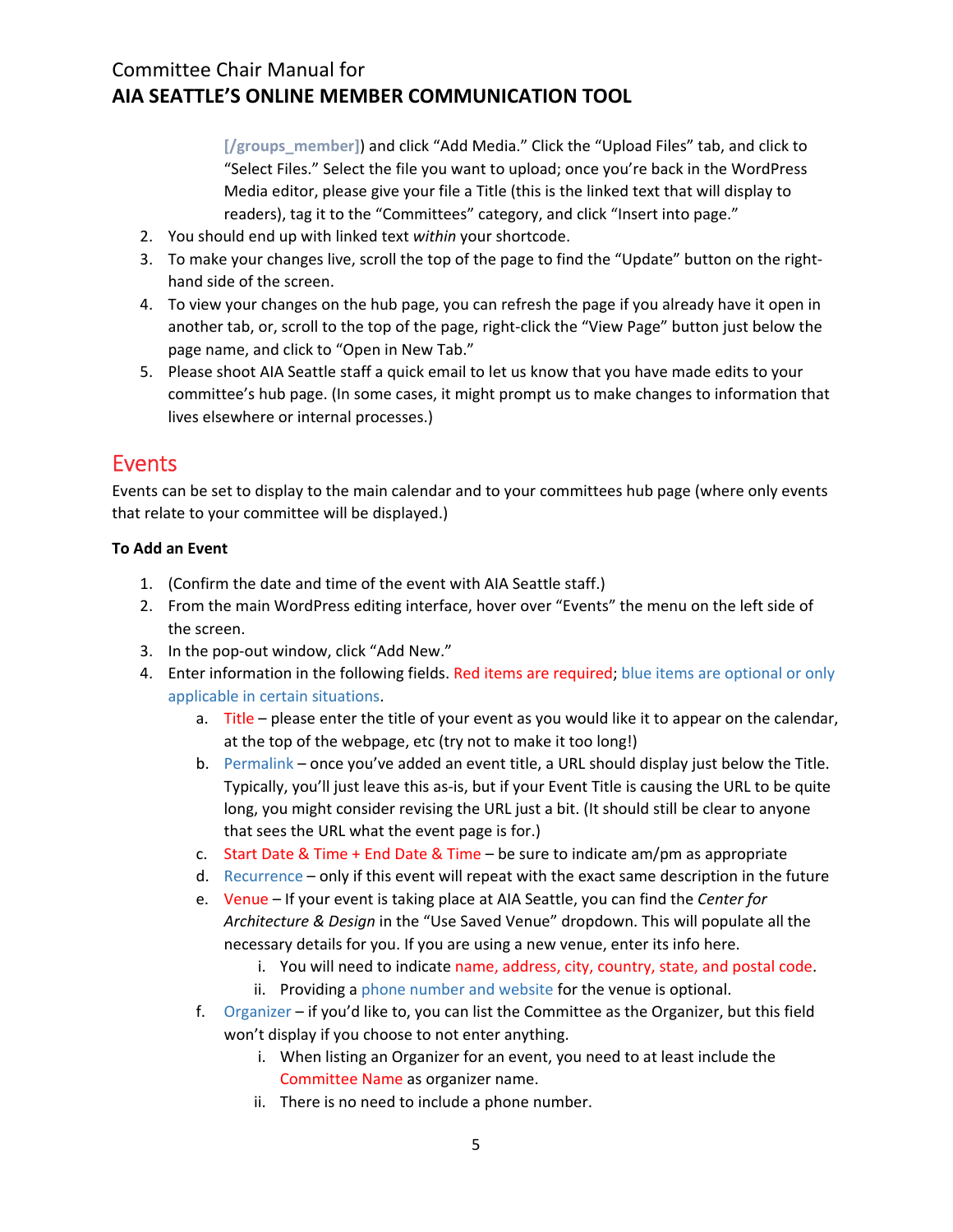- iii. If you'd like to include a website, please use the URL of your committee's hub page.
- iv. If you'd like to include an email, please use your committee's assigned email address (found on your committee's hub page.)
- g. Please do not list a URL for the "Event Website."
- h. Event Price Please work with AIA Seattle staff to determine pricing for your event. It should be listed as "Free" or as a range.
	- i. For example, an event that is \$10 for members and \$40 for non-members should be listed as "\$10 – \$40" in this field.
- i. Class Credit Please work with AIA Seattle staff at least 2 months in advance to secure credit for your class and determine the appropriate types of credits to list in this field (LUs vs. CEs vs. HSWs etc).
	- i. If there is no class credit for your event, just leave this field blank and it won't display on the event page.
- j. (Skip past Tickets section.)
- k. Excerpt Provide a short summary (1 or 2 sentences) of what your event is about. The excerpt shows up in search results, so it's critical that you include it.
- l. (Skip past Custom Fields, Discussion, and Author sections.)
- m. Main Header Typically, this matches your Event Title exactly.
- n. Featured Text If you enter text here, it displays as a large, lightweight font just below the Featured Image (if you include one, which we highly recommend.) This text could be a short summary of what your event is about (particularly if the actual event description is lengthy) or it could just be the first sentence or two of your event description. Featured text should not be longer than 2 sentences.
- o. Feature Block We recommend leaving this field blank. If you include information here, it displays at the top of the second column of info, just above the "Details" section with date, time, etc, which means it is often overlooked. If you'd like to include info here, just make sure it isn't critical information for attendees.
- p. Column Options Please select these options exactly as described below to ensure we maintain a consistent look across all events on our site.
	- i. Posts and Events should be left at 00.
	- ii. Skip past the Design in Public checkbox, the I am AIA Seattle dropdown, and leave Tweets set to None.
	- iii. Check the boxes for Social Icons, Sponsors, and Paid Ads.
- q. Main Content This block is for your event description, link to registration, etc.
	- i. **When pasting text**, it's best to first click the "Paste as Text" icon (that looks like a clipboard with a T on it) and then paste your text. (This should remove any residual formatting from Word or other sources.)
	- ii. **To format text size/weight,** use the dropdown to select from one of the following choices:
		- Paragraph use for body text
		- $\bullet$  Heading 3 use to separate different types of content within the Main Content block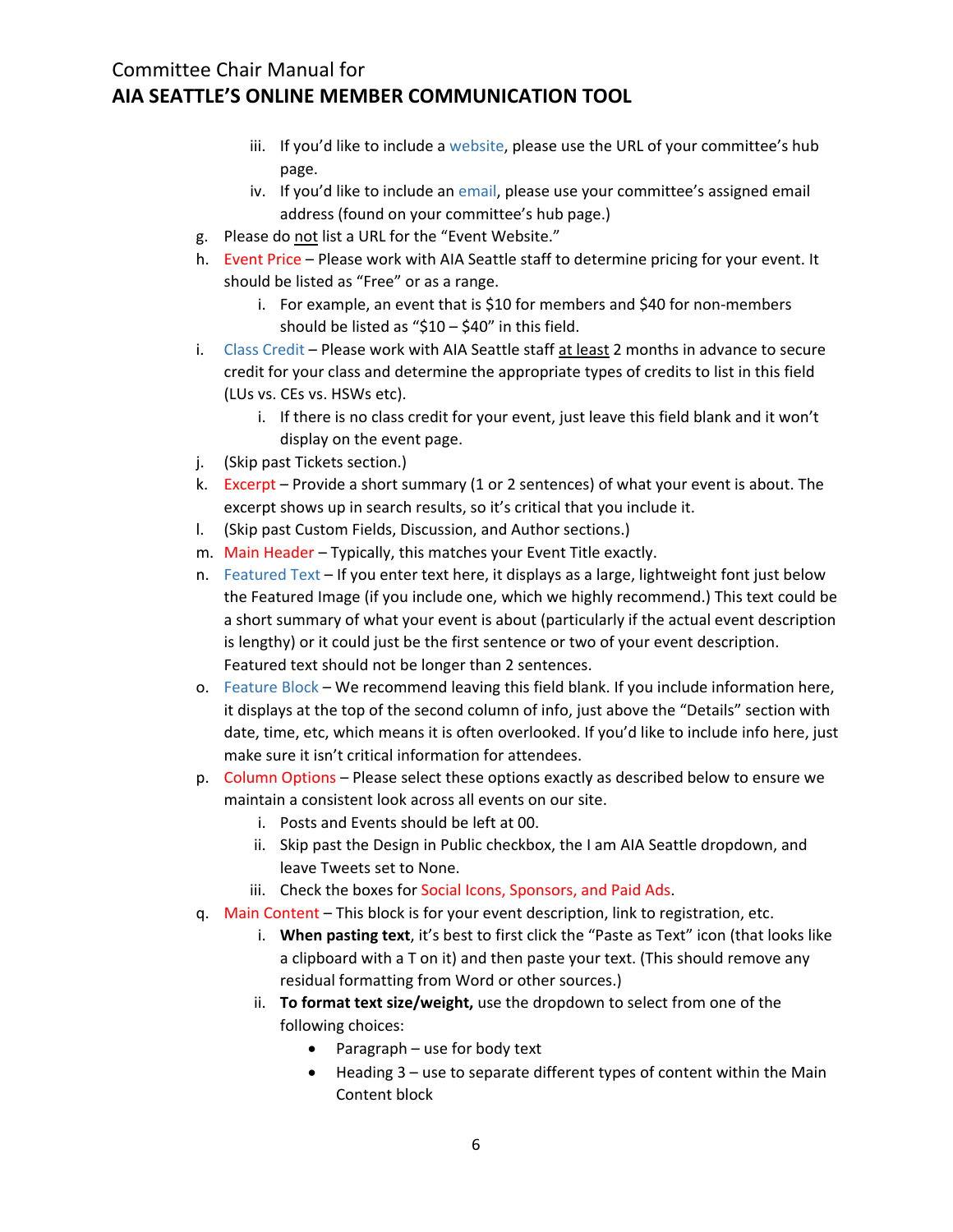- $\bullet$  Heading 2 use only if you need to create an entirely different section within the Main Content block (check with AIA staff if you're unsure)
- ii. **To link to registration**, first get the registration URL from AIA Seattle staff.
	- Position your cursor where you want the button and click the "Add Media" button.
	- Search for "register."
	- Click the image of red register box.
	- Click "Insert into post" button in lower right‐hand corner of the screen.
	- The button will be gigantic, so click it to display a small menu bar.
	- In the small menu bar that pops up, click the pencil icon to Edit.
	- Under the "Size" dropdown, click "Custom Size."
	- Change the width to 160, which automatically changes the height to 40.
	- Under the "Link to" dropdown, select "Custom URL" and paste the registration URL in the box provided.
	- Click "Update."
- iii. **To hyperlink text to a web address**, highlight the word(s) you'd like to link, click the "Insert/Edit Link" icon (that looks like a chain), and paste the URL. Be sure to check the box for "Open link in a new window/tab." Then click "Add Link."
- iv. **Images** we do not recommend adding images to the Main Content block (other than a "register" button.) Your main event image should be added in the Featured Image block (more details below.)
- v. **To link to a PDF**, place your cursor where you'd like the link to appear. Click "Add Media" icon (looks like a camera with music notes). Click the "Upload Files" tab, and click to "Select Files." Select the file you want to upload; once you're back in the WordPress Media editor, please give your file a Title (this is the linked text that will display to readers), tag it to the "Committees," "Events, " and/or "Education" categories, and click "Insert into page."
- r. Featured Image as you scroll to the top of the page, you'll find the Featured Image block on the right‐hand side of the screen. This is where you'll add an image that is representative of the event. It will display towards the top of the event page.
	- i. Make sure your image is formatted to 3x2 proportion horizontal image. PNG is preferred over JPG. Resolution should be 300 dpi. Please do not upload full event fliers; text should be minimal or non-existent, and the image should be sized appropriately for web viewing (not 8.5 x 11.)
	- ii. Click "Set Featured Image."
	- iii. Here you can toggle to the "Upload" tab to add a new image, or search for your committee's default image (name over colorful background) on the "Media Library" tab.
	- iv. Once you have selected an image, be sure to include Alt Text (a short description of the image), choose one or more Media Categories, and add Photo Credit (as appropriate).
	- v. Click the "Set featured image" button.
	- vi. The image should now display in the Featured Image block.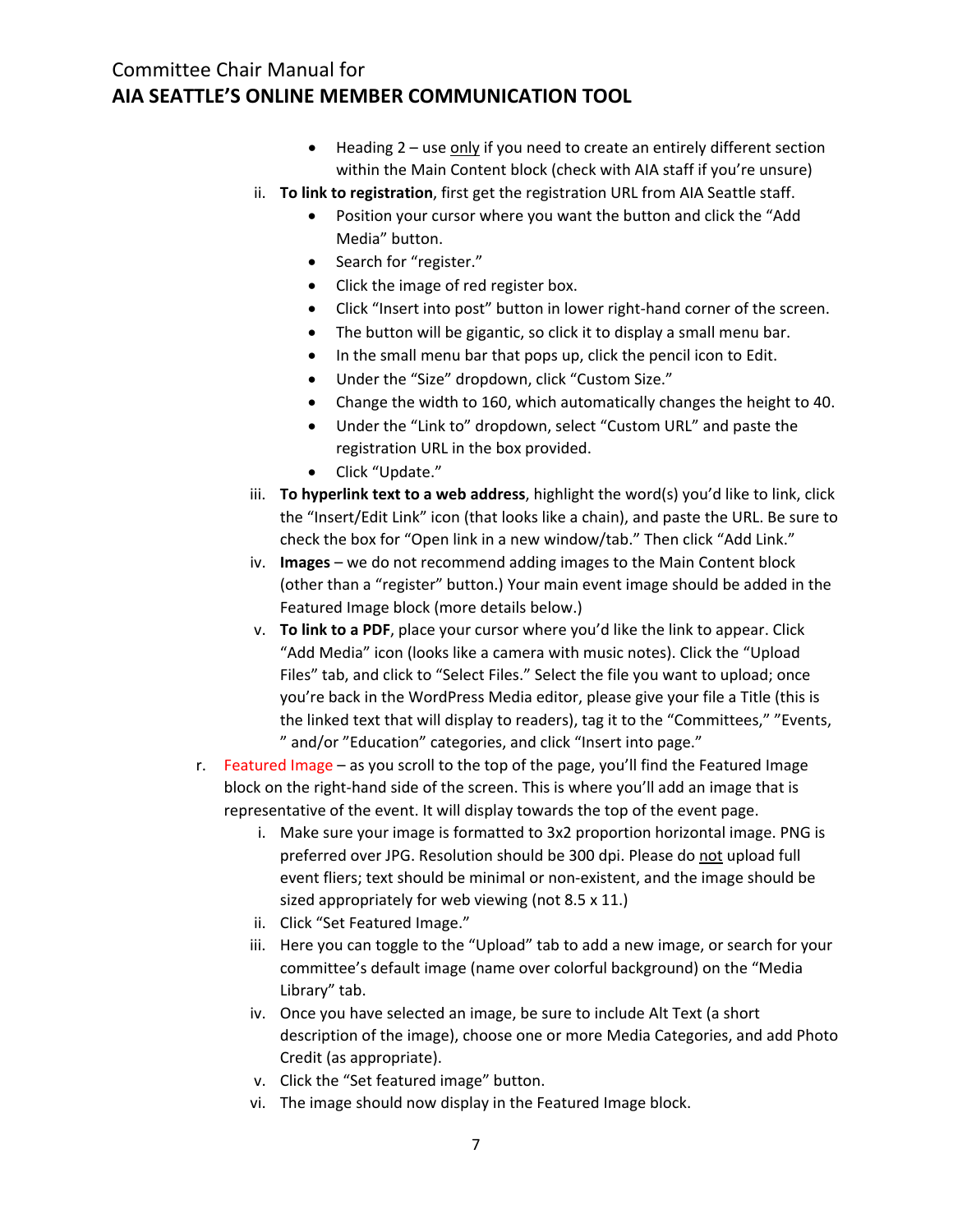- s. Event Options Template Please leave this set to Default Events Template.
- t. Event Categories This is how we control where events show up on the site. Please select the categories that apply to your event, and always be sure to include at least "All Upcoming Events," "Committee Events," and "*Your Committee's Name*."
	- i. Please note the top section of the categories list is divided into "For the Profession," "For the Public," and "For Professionals & the Public". Please be realistic when choosing from these categories. (Your event might be technically open to the public, but would they really find the information presented relevant if they aren't a practicing designer?)
	- ii. Same thing goes for selecting committees from this list; if you truly think that participants of a different committee would be interested in your event, go ahead and check their box, but please do not check all of the committee boxes.
- u. Skip past Tags.
- 5. In the "Publish" box, click "Save Draft."
- 6. Email AIA Seattle staff to request that we review the event draft. (Be sure to include the name of the event in your email.) Once we have taken a look, we will publish the event and it will go live on the main calendar, on your committee's hub page, and to any other areas of the site you selected in the Event Categories section.

#### **To Edit an Event**

- 1. From the main WordPress editing interface, click "Events" in the menu on the left side of the screen.
- 2. Search for the event name.
- 3. Click the correct result or hover over it to reveal the option to click "Edit."
- 4. Make any necessary changes and be sure to click the "Update" button in the upper right-hand corner of the screen to implement your changes.

#### Recurring Committee Meetings

These have been set up by AIA Seattle staff and can be pretty tricky to manage. If you need to make a change to a single occurrence of your recurring meeting or a permanent change to all upcoming meetings, please contact staff and we will make the change for you. (This is also a good prompt for us to make the change on our internal calendar and in enews.)

### Posts

Similar to Events, Posts can be set to appear not only on your committee's hub page, but also on other areas of aiaseattle.org. You can think of Posts like blog posts – articles or bits of news to be shared with your committee participants and other visitors to the AIA Seattle website. If you're not sure what kind of information to share via Posts, you might consider publishing any newsletter content you send to your committee's list as a Post so it has the potential to reach people who aren't yet on your committee list.

#### **To Add a New Post**

1. In the main WordPress editing interface, hover over "Posts" in the menu bar on the left side of the screen.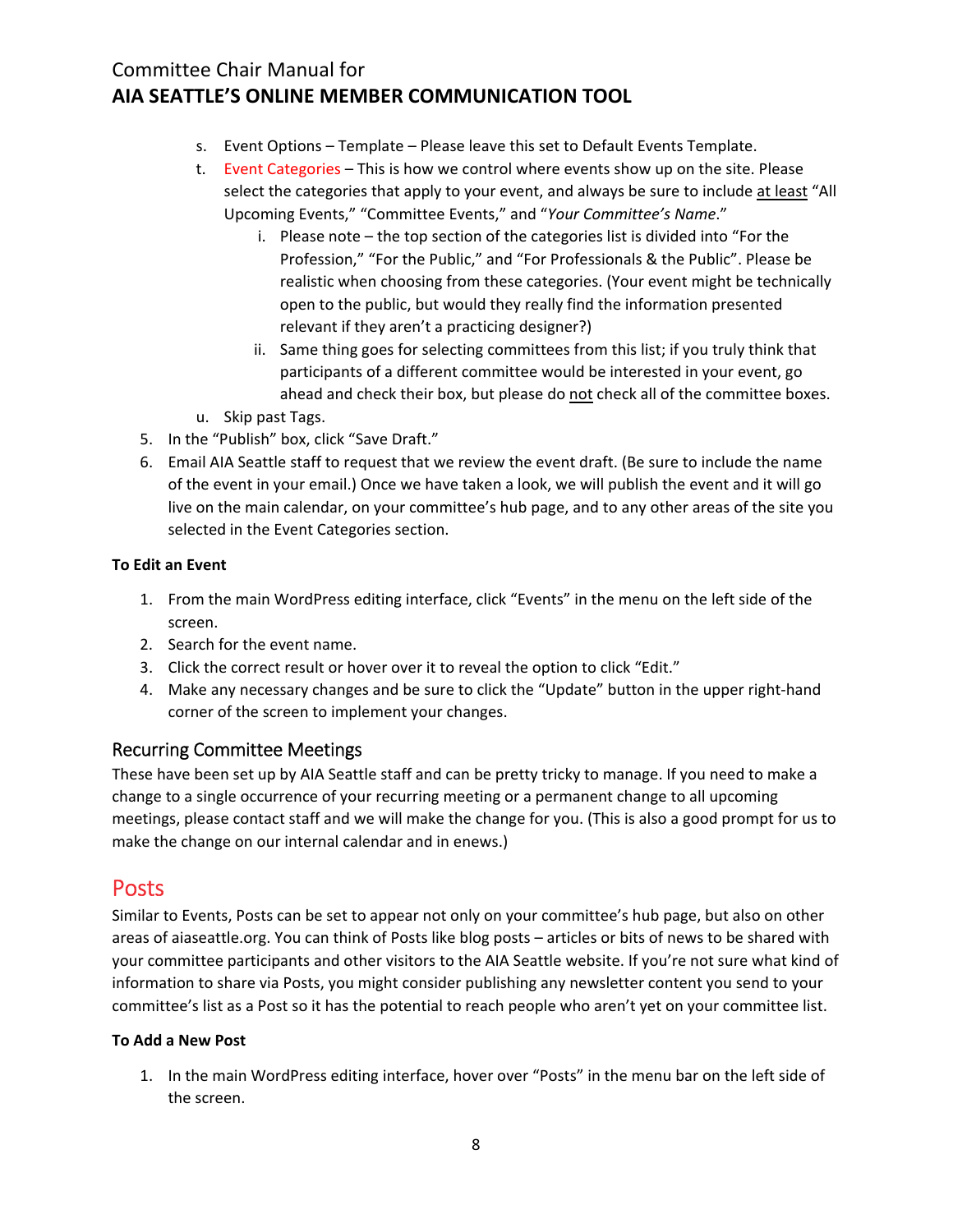- 2. In the pop-out window that displays, click "Add New."
- 3. Enter information in the following fields. Red items are required; blue items are optional or only applicable in certain situations.
	- a. Title please enter the title of your event as you would like it to appear on the calendar, at the top of the webpage, etc (try not to make it too long!)
	- b. Permalink/Slug once you've added a Post title, a URL should display just below the Title. Typically, you'll just leave this as-is, but if your Post title is causing the URL to be quite long, you might consider revising the URL just a bit. (It should still be clear to anyone that sees the URL what the Post is about.) The URL can be editing just under the Title, or you can make this edit in the Slug box. (You'll just type in what you would like to come after aiaseattle.org/)
	- c. Excerpt Provide a short summary (1 or 2 sentences) of what your event is about. The excerpt shows up in search results, so it's critical that you include it.
	- d. Main Header Typically, this matches your Post Title exactly.
	- e. Featured Text If you enter text here, it displays as a large, lightweight font just below the Featured Image (if you include one, which we highly recommend.) This text could be a short summary of what your post is about (particularly if the content is quite long or detailed) or it could just be the first sentence or two that leads into your article/news. Featured text should not be longer than 2 sentences.
	- f. Feature Block We recommend leaving this field blank. If you include information here, it displays at the top of the second column of info, which means it is often overlooked. If you'd like to include info here, just make sure it isn't critical information for readers.
	- g. Column Options Please select these options exactly as described below to ensure we maintain a consistent look across all events on our site.
		- i. Posts should be left at 00.
		- ii. Select your committee from the Events dropdown, and set it to 04 (upcoming.)
		- iii. Skip past the Design in Public checkbox, the I am AIA Seattle dropdown, and leave Tweets set to None.
		- iv. Check the boxes for Social Icons, Sponsors, and Paid Ads.
	- h. Main Content This block is where your article/news will go.
		- i. **When pasting text**, it's best to first click the "Paste as Text" icon (that looks like a clipboard with a T on it) and then paste your text. (This should remove any residual formatting from Word or other sources.)
		- ii. **To format text size/weight,** use the dropdown to select from one of the following choices:
			- Paragraph use for body text
			- Heading 3 use to separate different types of content within the Main Content block
			- $\bullet$  Heading 2 use only if you need to create an entirely different section within the Main Content block (check with AIA staff if you're unsure)
		- iii. **To link to registration**, first get the registration URL from AIA Seattle staff.
			- Position your cursor where you want the button and click the "Add Media" button.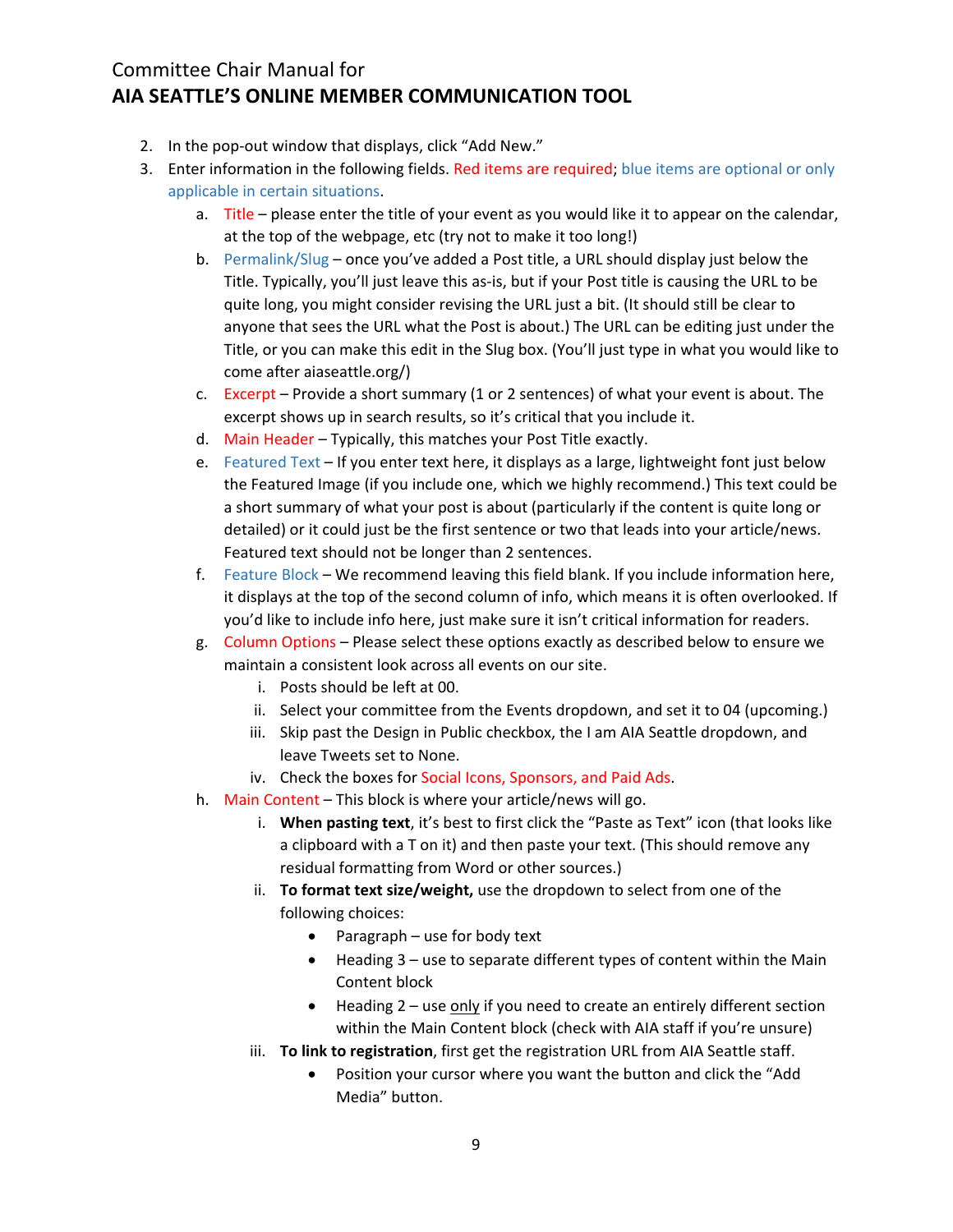- Search for "register."
- Click the image of red register box.
- Click "Insert into post" button in lower right‐hand corner of the screen.
- The button will be gigantic, so click it to display a small menu bar.
- In the small menu bar that pops up, click the pencil icon to Edit.
- Under the "Size" dropdown, click "Custom Size."
- Change the width to 160, which automatically changes the height to 40.
- Under the "Link to" dropdown, select "Custom URL" and paste the registration URL in the box provided.
- Click "Update."
- iii. **To hyperlink text to a web address**, highlight the word(s) you'd like to link, click the "Insert/Edit Link" icon (that looks like a chain), and paste the URL. Be sure to check the box for "Open link in a new window/tab." Then click "Add Link."
- iv. **Images** we do not recommend adding images to the Main Content block (other than a "register" button.) Your main event image should be added in the Featured Image block (more details below.)
- v. **To link to a PDF**, place your cursor where you'd like the link to appear. Click "Add Media" icon (looks like a camera with music notes). Click the "Upload Files" tab, and click to "Select Files." Select the file you want to upload; once you're back in the WordPress Media editor, please give your file a Title (this is the linked text that will display to readers), tag it to the "Committees," "Events, " and/or "Education" categories, and click "Insert into page."
- i. Featured Image as you scroll to the top of the page, you'll find the Featured Image block on the right‐hand side of the screen. This is where you'll add an image that is representative of the event. It will display towards the top of the event page.
	- i. Make sure your image is formatted to 3x2 proportion horizontal image. PNG is preferred over JPG. Resolution should be 300 dpi. Please do not upload full event fliers; text should be minimal or non‐existent.
	- ii. Click "Set Featured Image."
	- iii. Here you can toggle to the "Upload" tab to add a new image, or search for your committee's default image (name over colorful background) on the "Media Library" tab.
	- iv. Once you have selected an image, be sure to include Alt Text (a short description of the image), choose one or more Media Categories, and add Photo Credit (as appropriate).
	- v. Click the "Set featured image" button.
	- vi. The image should now display in the Featured Image block.
- j. Layout Please leave this set to Default.
- k. Skip past Tags.
- l. Categories Please select "Committees" and "*Your Committee's Name*" to have this Post published to your committee's hub page.
	- i. If you are interested in publishing your Post outside of your committee hub page, please contact AIA Seattle staff to determine the best places for it to go.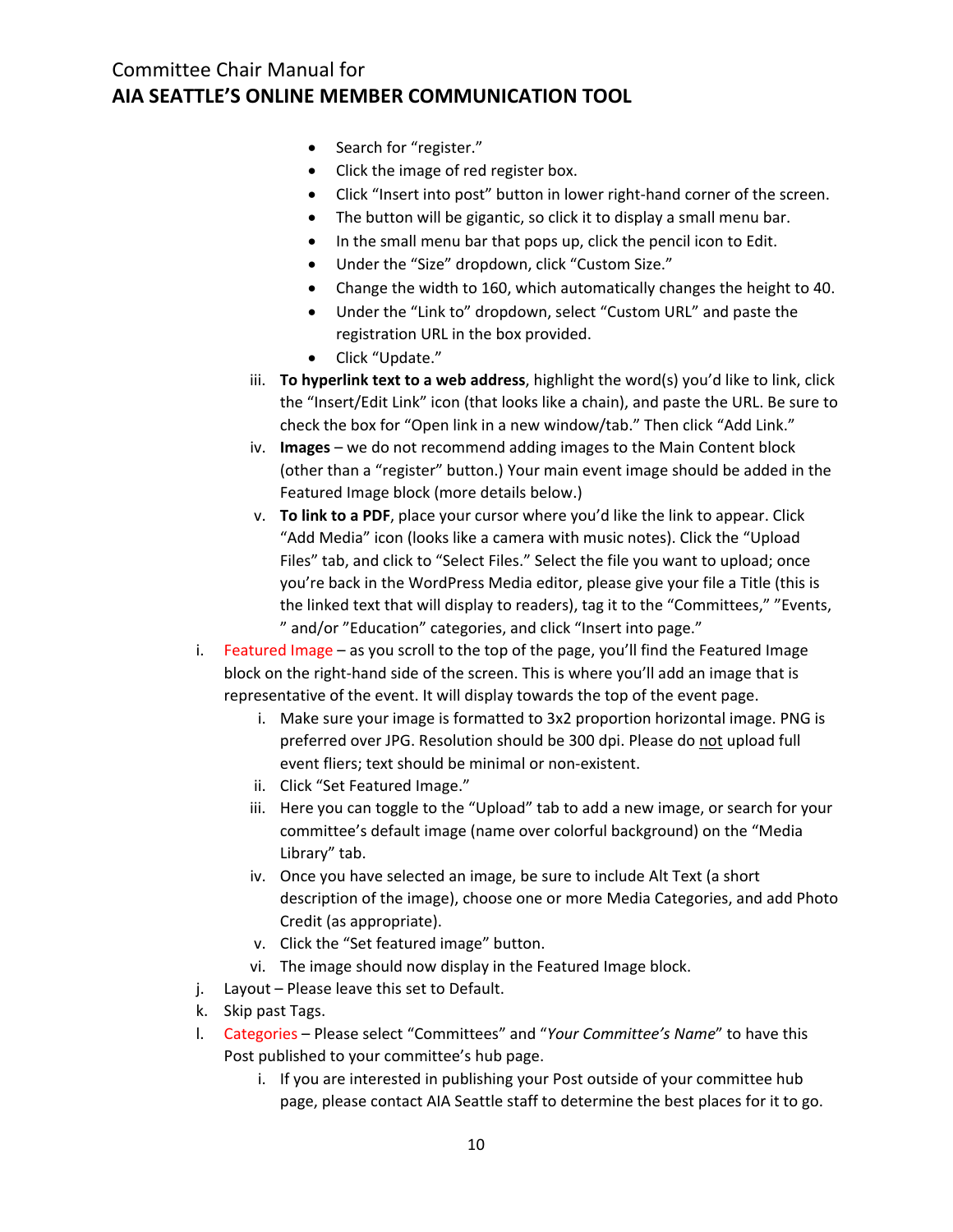- 4. If you'd like **to make this Post visible only to logged in Committee Participants**, find the "Access Restrictions" box in the upper right hand corner. Begin to type the name of your committee in the box and click the name when it pops up.
- 5. In the "Publish" box, click "Save Draft."
- 6. Email AIA Seattle staff to request that we review the Post draft. (Be sure to include the name of the Post in your email.) Once we have taken a look, we will publish the Post and it will go live on the committee hub page (and to any other areas of the site we agreed upon.)

### **To Edit a Post**

- 1. From the main WordPress editing interface, click "Posts" in the menu on the left side of the screen.
- 2. Search for the Post name.
- 3. Click the correct result or hover over it to reveal the option to click "Edit."
- 4. Make any necessary changes and be sure to click the "Update" button in the upper right-hand corner of the screen to implement your changes.

## Committee Newsletter

Easily send out news to your committee list by copying our ready‐made templates and adding your text and images.

#### **To Build and Send a Newsletter**

- 1. From the main WordPress editing interface, click "Newsletter" in the menu on the left side of the screen.
- 2. Find your committee's template, hover over the name, and click to "Duplicate" the newsletter.
- 3. Update the "Subject Line," confirm that your committee's list is selected, and click "Next Step."
- 4. Replace the placeholder images, headlines, and text with your content.
	- a. You can add more Content blocks and adjust Styles in your newsletter by clicking these tabs on the right hand side of the screen.
	- b. To insert Images, click the "Add Images" button. A box will pop up where you can "Select Files" to upload. Once your upload is complete, click the "Newsletter Images" link in this same pop-up window, click the image you just uploaded, and click "Done." This should add the image to your image library that's visible when editing your newsletter.
- 5. You can save changes at any time or send yourself a preview with the tools at the bottom of the screen.
- 6. When you're done editing, click "Next Step."
- 7. Confirm that your subject line and list are correct, and that info@aiaseattle.org is listed as the Sender and Reply‐to address.
- 8. You have two options for sending:
	- a. You can send right away by clicking the "Send" button at the bottom of the screen.
	- b. You can choose to schedule your enewsletter for the future by clicking the "Schedule It" checkbox to reveal date & time boxes. Then click "Schedule."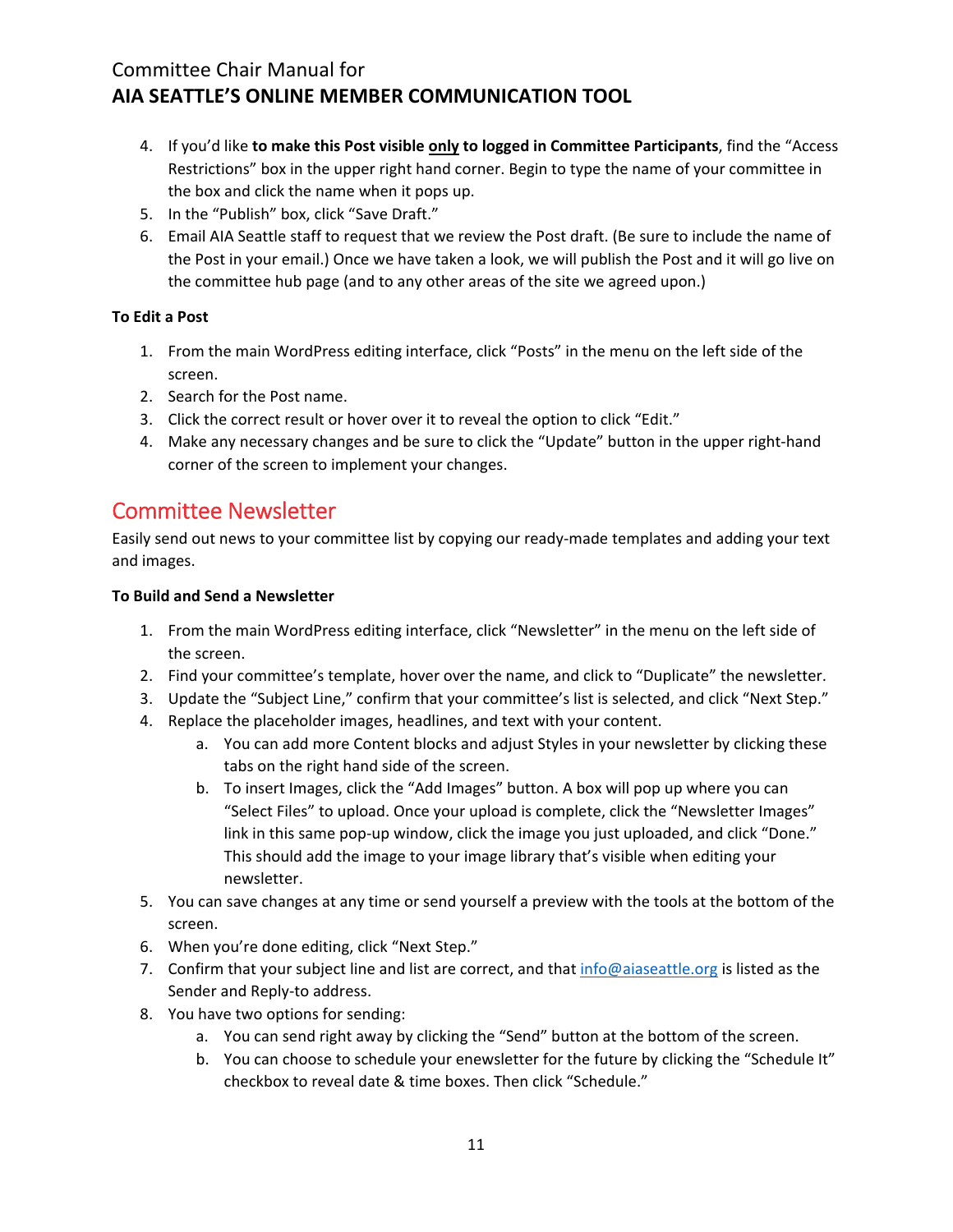9. You can see how your newsletter is performing by visiting Newsletters > Statistics in the WordPress editing interface.

# Subscribers (Newsletter List)

Easily add and remove individuals or groups of contacts to your committee's newsletter list.

**Please note:** Adding a contact to your newsletter list does not make them a participant of your committee with access to committee‐only content on your hub page; similarly, removing a newsletter contact does not remove them as a participant of the committee hub page. To manage committee participation for a user, please see below for info about **Users & Committee Participants**.

**FYI** - Users can very easily subscribe to committee newsletter lists on the hub pages (whether or not they have "joined" the committee.) They can also easily unsubscribe from one or many committee newsletter lists via their Account Dashboard or the "Unsubscribe" button at the bottom of committee newsletters.

#### **To Add a Single Contact to your Committee Newsletter List**

- 1. From the main WordPress editing interface, hover over "Newsletter" in the menu on the left side of the screen and click "Subscribers."
- 2. Click the "Add Subscriber" button at the top of the screen.
- 3. Add Email, First and Last Name.
- 4. Make sure "Status" is set to "Subscribed" and check the box for your committee.
- 5. Click "Add Subscriber."

#### **To Add Multiple Contacts to your Committee Newsletter List**

- 1. From the main WordPress editing interface, hover over "Newsletter" in the menu on the left side of the screen and click "Subscribers."
- 2. Click the "Import" button at the top of the screen.
- 3. From here you have two options:
	- a. Type or paste a handful of contacts into the box provided. Reference the CSV examples provided to format your information appropriately (with first line as headers.)
	- b. Select the radio button to "Upload a file." Reference the CSV examples provided to format your information appropriately.
- 4. Click "Next Step."
- 5. Select the box for your committee and click "Import."

#### **To Remove a Single Contact from your Committee Newsletter List**

- 1. From the main WordPress editing interface, hover over "Newsletter" in the menu on the left side of the screen and click "Subscribers."
- 2. Click the "Edit Lists" button at the top of the screen.
- 3. Hover over your committee name and click "View Subscribers."
- 4. Hover over the individual's name and click "View Stats or Edit."
- 5. Make sure the Status radio button for "Subscribed" is selected and uncheck the box next to your committee name. (Please leave all other committee selections as you found them.)